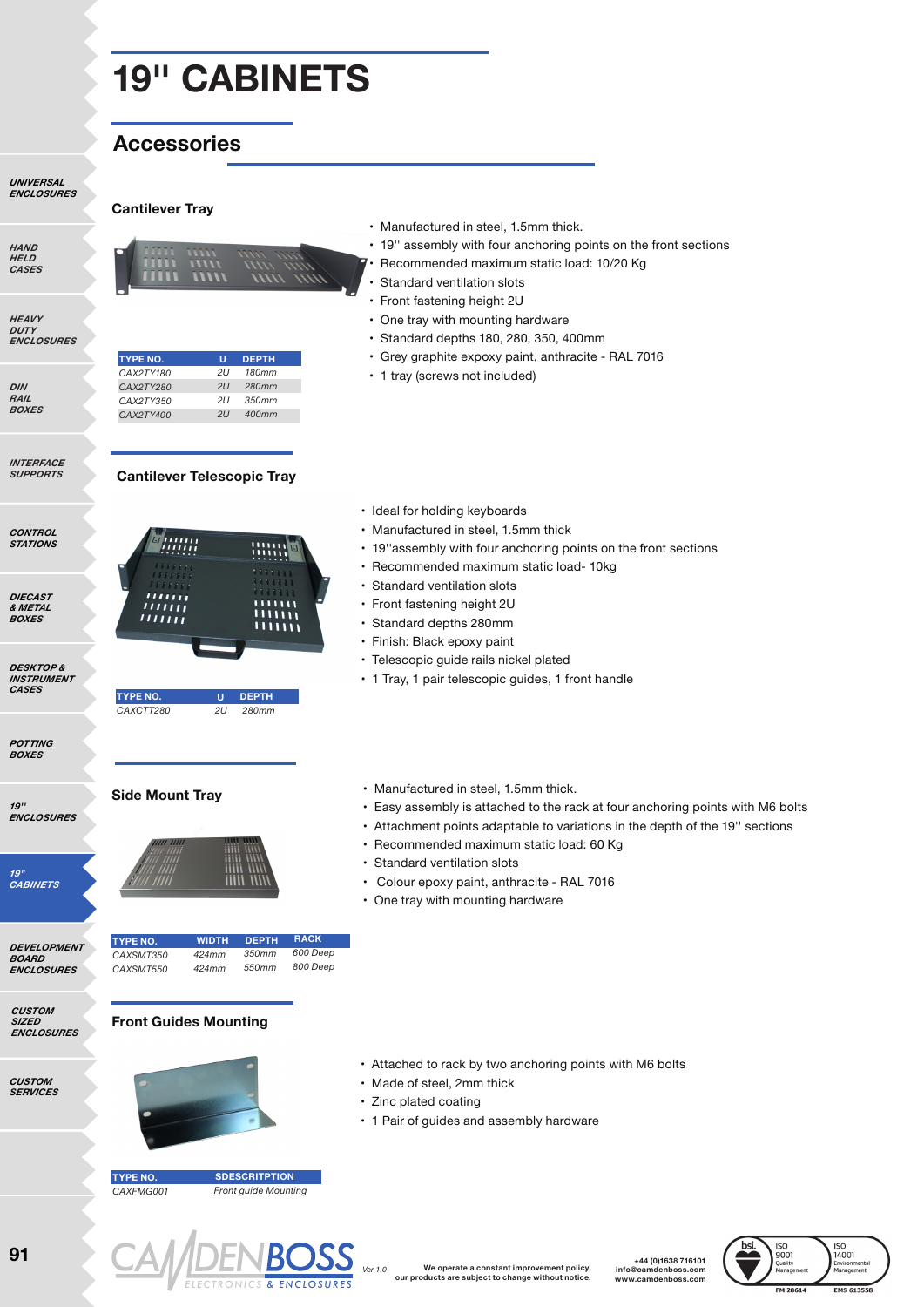### **Clip-on Support Guides**



- Made of steel, 2mm thick
- Quick attachment to the rack, without bolts
- Zinc plated coated
- 1 pair of guides

**TYPE NO.** *CAXCSG345 CAXCSG545* **DEPTH** *345mm 545mm*

### **Bolt-on Support Guides**



- Made of steel, 2mm thick
- Height adjustable with standard position indicator

• Standard finish: Epoxy paint simillar to RAL 9004

• 19'' panel for guiding and distributing wires • Manufactured in steel 1.5mm thick

• Finish: Black epoxy paint similar to RAL 9004

• Zinc plated coated

• Manufactured in steel

• Pack quantity x1

• 1 pair of guides and assembly hardware

| <b>TYPE NO.</b> | <b>DEPTH</b> |  |
|-----------------|--------------|--|
| CAXBSG345       | 345mm        |  |
| CAXBSG545       | 545mm        |  |

### **Cable Guides Clamps**



- **TYPE NO.** *CAX19CGC1 CAX19CGC2* **DESCRITPTION** *1U Guide 2U Guide*
- **1U Cable Clamp Panel**



*CAX19CCP1 1*

### **Multi Functional Cross Members**



Attached to the lateral structure of rack, they can be used as a cable guide and provide additional anchoring points to the 19'' sections.

- Manufactured using 1mm thick steel
- Epoxy paint, graphite grey

• 1 Panel assembly hardware

• 1 pair and hardware mounting

| <b>TYPE NO.</b> | <b>DEPTH</b> |
|-----------------|--------------|
| CAXMFM600       | 600mm        |
| CAXMFM800       | 800mm        |



**+44 (0)1638 716101 info@camdenboss.com www.camdenboss.com**

**We operate a constant improvement policy, our products are subject to change without notice.** *Iss 1 Ver 1.0*



*HAND* 

*UNIVERSAL ENCLOSURES*

> *HELD CASES*

*HEAVY DUTY ENCLOSURES*

> *DIN RAIL BOXES*

*INTERFACE SUPPORTS*

> *CONTROL STATIONS*

*DIECAST & METAL BOXES*

*DESKTOP & INSTRUMENT CASES*

> *POTTING BOXES*

*19" ENCLOSURES*

*19" CABINETS*

*DEVELOPMENT BOARD ENCLOSURES*

*CUSTOM SIZED ENCLOSURES*

> *CUSTOM SERVICES*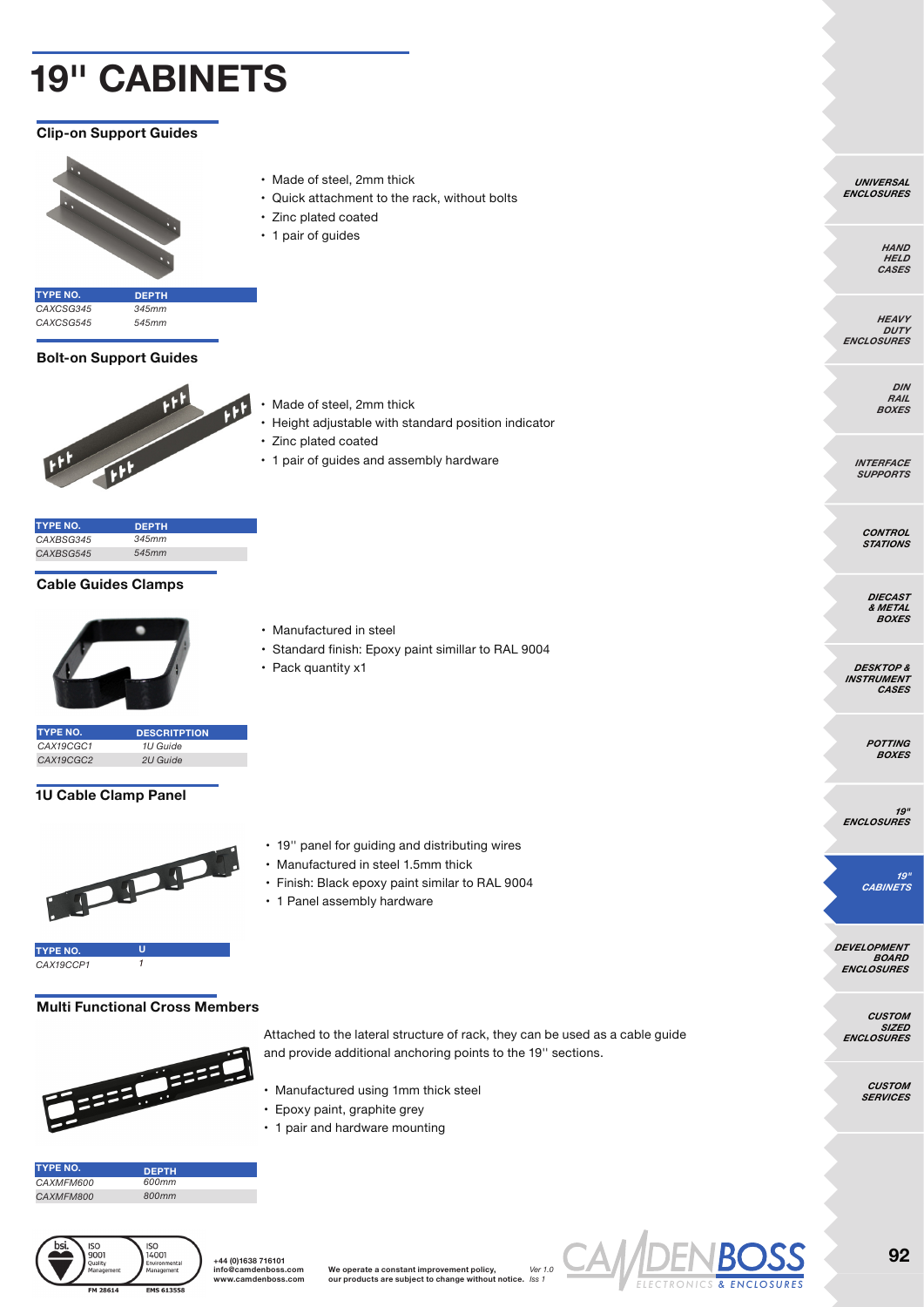$\Theta$   $\tau$  $\bigoplus_{\infty}$ 

#### **Vertical Wiring Distributor**

*UNIVERSAL ENCLOSURES*

*HAND HELD CASES*

*HEAVY DUTY ENCLOSURES* **TYPE NO.** *CAXVWD42U* **DEPTH** *42U*

Ideal for the vertical distribution of wiring in the 800mm wide racks. Built -in clamps and integrated outlets for high density of wiring. Possibility to assembly extra clamps at the back side.

- 
- Manufactured in 2mm thick steel
- Epoxy paint, graphite grey
- 1 pair of vertical distributors and assembly hardware

• Vented and solid profiles

 $\approx$ 

### **19'' Silver Front Panel**



*BOXES*

*INTERFACE SUPPORTS*

*CONTROL STATIONS*

*DIECAST & METAL BOXES*

*DESKTOP & INSTRUMENT CASES*

*POTTING BOXES*

*19'' ENCLOSURES*

*19" CABINETS*

*DEVELOPMENT BOARD ENCLOSURES*

*CUSTOM SIZED ENCLOSURES*

*CUSTOM SERVICES*

**STANDARD FRONT VENTED FRONT** *CAX19SPS1 CAX19SPS2 CAX19SPS3 CAX19SPS4 CAX19SPS5 CAX19SPS6 CAX19SPS9* **U** *1U 2U 3U 4U 5U 6U 9U* **HEIGHT** *43.6mm 88.1mm 132.5mm 177.0mm 221.5mm 265.9mm 399.2mm* **B** *5.9mm 5.9mm 37.7mm 37.7mm 37.7mm 37.7mm 37.7mm CAX19VPS1 CAX19VPS2 CAX19VPS3 CAX19VPS4 CAX19VPS5 CAX19VPS6 CAX19VPS9*



• Manufactured in aluminium, 3mm thick, clear anodised

**19'' Panel Anthracite**



**STANDARD FRONT VENTED FRONT** *CAX19SPA1 CAX19SPA2 CAX19SPA3 CAX19SPA4 CAX19SPA5 CAX19SPA6 CAX19SPA9* **U** *1U 2U 3U 4U 5U 6U 9U* **HEIGHT (MM)** *43.6mm 88.1mm 132.5mm 177.0mm 221.5mm 265.9mm 399.2mm CAX19VPA1 CAX19VPA2 CAX19VPA3 CAX19VPA4 CAX19VPA5 CAX19VPA6 CAX19VPA9*

> **We operate a constant improvement policy, our products are subject to change without notice***. Ver 1.0 Iss 2 ELECTRONICS & ENCLOSURES*



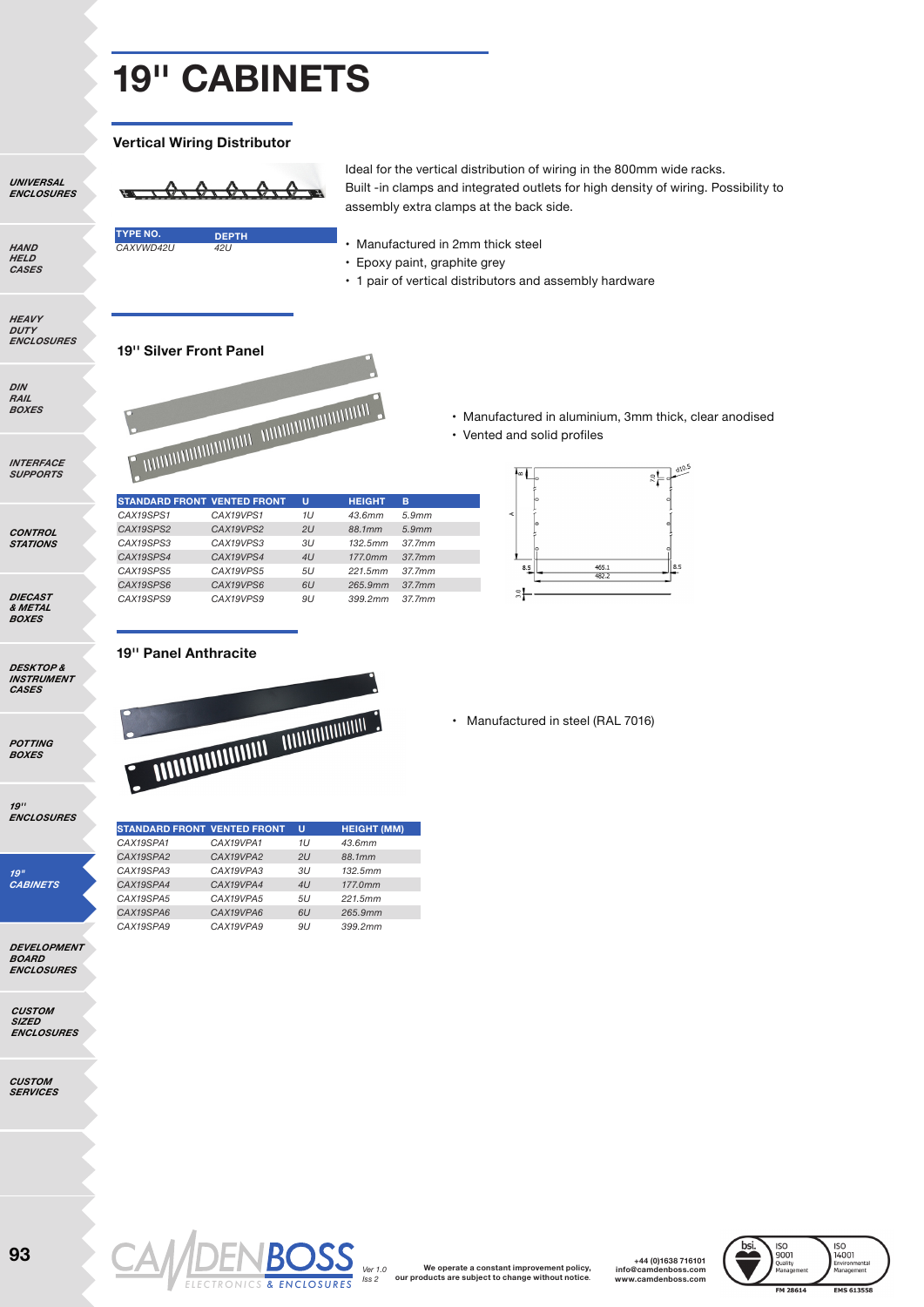### **Attachment Set**



- Nickel-plated M6 x 15mm locking bolt with combi slotted/pozi head, PA washer, M6 caged nut with stainless-steel cage
- Pack of 4



**TYPE NO.** *CAX000001 Attachment set* **DESCRITPTION**

### **Baying Kit**



• Fast, effective side-assembly system for attaching two or more racks • Standard packaging: 8 threaded screws and 4 intermediate sleeves

**TYPE NO.** *CLX000002 Baying Kit* 

**DESCRITPTION**

# **LX Wheel Kit**



**TYPE NO.** *CLX000001* **DESCRITPTION** *LX Wheel Kit* 

### **CamRack LX Earthing Kit**



*CAXEARTH1 6 ground wires and assembly hardware*

- Set of 4 double rotating wheels with rubber rolling band or polyamide
- Bracket made of stamped steel, with double roll of balls
- Maximum dynamic load acceptable per set: 2400N/240 Kg )

- Series of 6 ground lines with straight/ring faston terminals at the ends. Allows all movable parts of rack to be earthed. Made of 2mm copper cable (3.5 insulator)
- Cable length 200/400 mm
- 6 ground wires and assembly hardware







*UNIVERSAL ENCLOSURES*

> *HAND HELD CASES*

*HEAVY DUTY ENCLOSURES*

> *DIN RAIL BOXES*

*INTERFACE SUPPORTS*

> *CONTROL STATIONS*

*DIECAST & METAL BOXES*

*DESKTOP & INSTRUMENT CASES*

> *POTTING BOXES*

*19" ENCLOSURES*

*19" CABINETS*

*DEVELOPMENT BOARD ENCLOSURES*

*CUSTOM SIZED ENCLOSURES*

> *CUSTOM SERVICES*

> > **94**